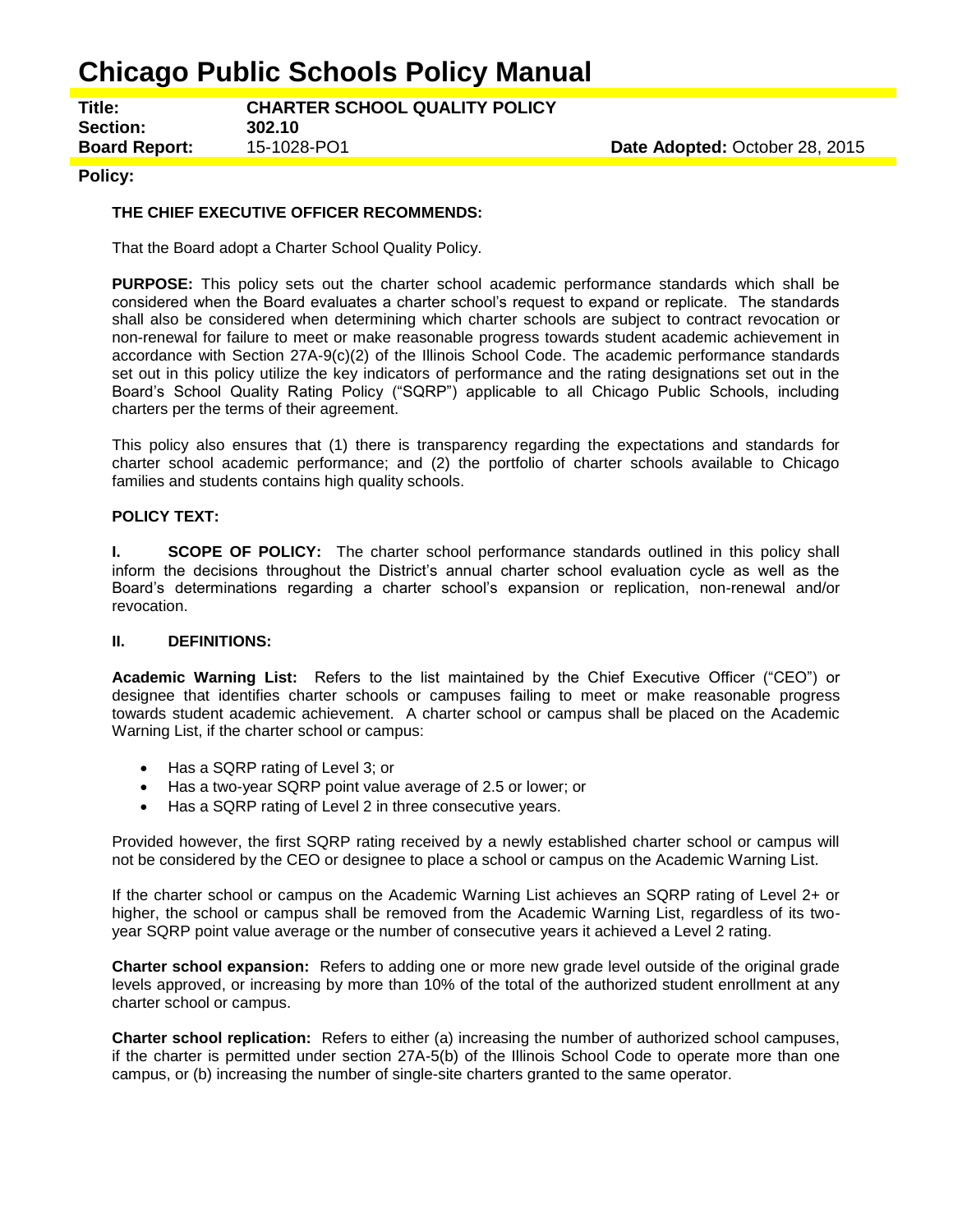**III. STANDARDS FOR CHARTER SCHOOL EXPANSION:** If a charter school seeks to expand, the CEO will make recommendations to the Board for approval of school expansion based on the following standards:

(A) Charter school operators who operate a single-site charter school will have their applications for expansion recommended to the Board for approval if the school has a current two-year SQRP point value average of 3.2.

(B) Charter school operators who operate two or more charter schools or campuses will have their applications for expansion recommended to the Board for approval if (i) all of the operator's schools or campuses combined have a current two-year SQRP point value average of 3.2 and (ii) the school or campus the operator is seeking to expand is not on the Academic Warning List.

**IV. STANDARDS FOR CHARTER SCHOOL REPLICATION:** If a charter school seeks to replicate, the CEO will make recommendations to the Board on school replication based on the following standards:

(A) Charter school operators who operate a single-site charter school will have their applications for replication recommended to the Board for approval if the school has a current two-year SQRP point value average of 3.5.

(B) Charter school operators who operate two or more charter schools or campuses will have their applications for replication recommended to the Board for approval if all of the operator's schools or campuses combined have a current two-year SQRP point value average of 3.2.

**V. STANDARDS FOR NON-RENEWAL:** If a charter school seeks to renew its charter school contract, the CEO will make recommendations to the Board on school renewal based on the following standards:

(A) Charter school operators who operate a single-site charter school will be recommended for nonrenewal to the Board if the school (i) is on the Academic Warning List during the final year of the charter contract and has a current two-year SQRP point value average rating of 2.5 or below or (ii) was previously on the Academic Warning List for two consecutive or non-consecutive years during its contract, unless the charter school has at least a Level 2+ or higher SQRP rating in the final year of its charter agreement.

(B) Charter school operators who operate two or more charter schools or campuses will have each school or campus evaluated individually for renewal or non-renewal. A school or campus will be recommended for non-renewal to the Board if that charter school or campus is on the Academic Warning List during the final year of the charter contract and has a current two-year SQRP point value average rating of 2.5 or below or (ii) was previously on the Academic Warning list for two consecutive or non-consecutive years during its charter agreement, unless the charter school or campus has at least a Level 2+ or higher SQRP rating in the final year of operation under its charter contract.

**VI. STANDARDS AND PROCESS FOR REVOCATION:** When a charter school or campus is placed on the Academic Warning List, the CEO or designee will send notice that the school or campus is in revocation status and subject to closure. Upon receipt of such notice, the charter school or campus shall submit a written remediation plan to the CEO or designee to rectify the problems that resulted in the charter school or campus being placed on the Academic Warning List. The written remediation plan shall include a timeline for implementation and the CEO or designee shall monitor the implementation and adherence to the remediation plan requirements.

The CEO will recommend the revocation of a charter school or campus to the Board if either: (1) the CEO determines that the charter school or campus failed to implement the remediation plan and adhere to the timeline; or (2) the charter school or campus remains on the Academic Warning List for two consecutive years.